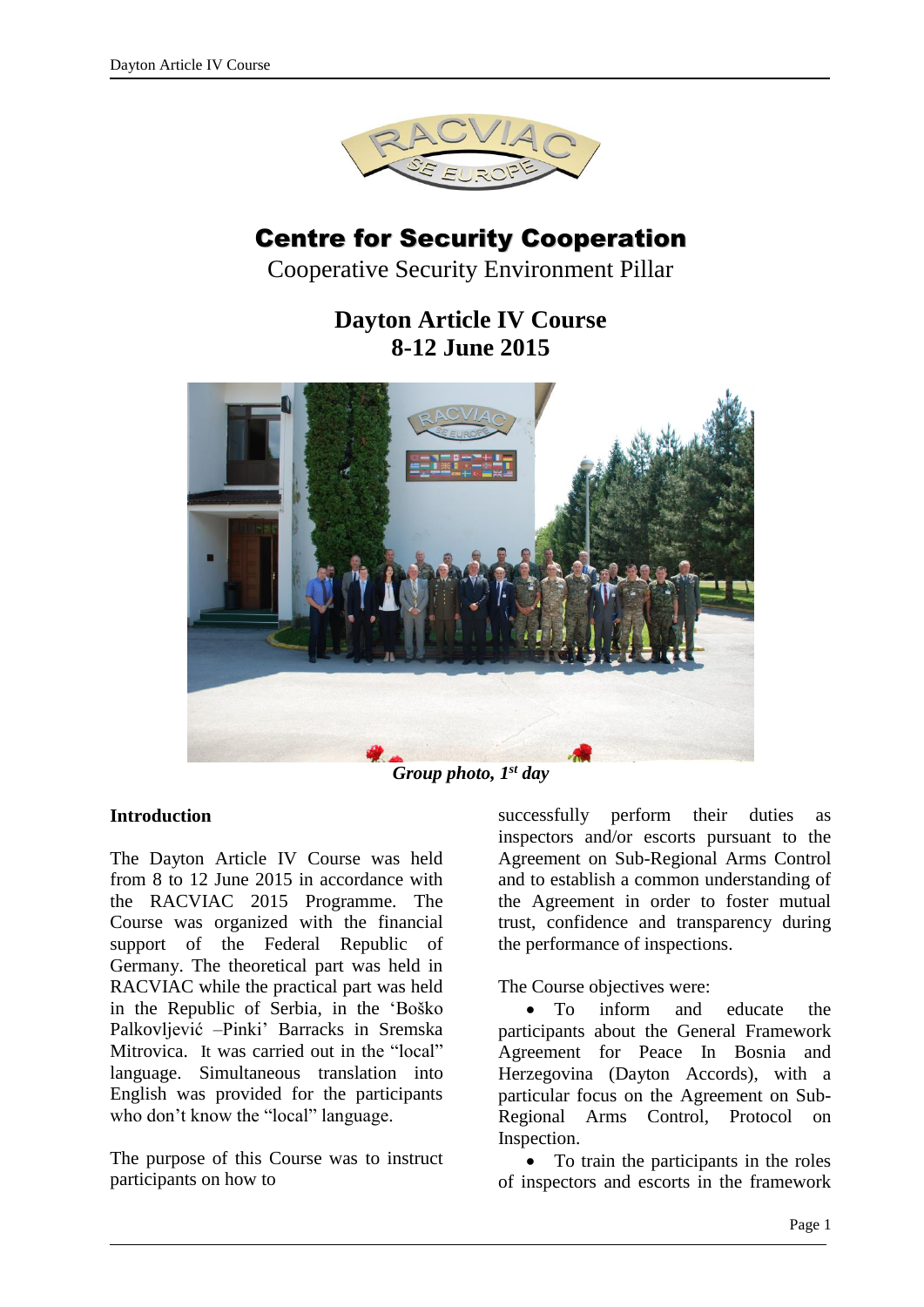of the Agreement on Sub-Regional Arms Control.

 To inform participants on new developments since the Agreement was transferred to regional ownership.

The Course was attended by twenty-four participants and lecturers from five countries and one organization, namely Republic of Albania (2), Bosnia and Herzegovina (5), Republic of Croatia (5), the Federal Republic of Germany (3) Montenegro (4), Republic of Serbia (3) and OSCE (2). They represented relevant Ministries and Agencies, as well as regional Verification Centres involved in the Arms Control Regime of Dayton Article IV.



*Opening session*

The Course was opened by the Director of RACVIAC – Centre for Security Cooperation, Ambassador Branimir Mandić and representatives of the signatory countries of the Dayton Article IV Agreement. The Course was conducted with the assistance of five lecturers, coming from Bosnia and Herzegovina (1), Republic of Croatia (1), Montenegro (1), Republic of Serbia (1) and the Federal Republic of Germany (1).

The Course lasted 4 days and it consisted of a theoretical (first three days) and a practical (one day) part, with a debriefing at the end of the practical part. The practical part included a training inspection on a declared site in the Republic of Serbia, in the barracks ''Boško Palkovljević –Pinki'' in Sremska Mitrovica, which enabled the participants, divided into two teams, to practice performing the roles of inspectors, escorts and 'OSCE guest observers'.

#### **The Execution**

The welcome address by Ambassador Branimir Mandić, Director of RACVIAC - Centre for Security Cooperation marked the opening of the Course. The welcome address was followed by the speeches given by the representatives of the signatory countries: Mr Momir Brajić, Head of Department for NATO and PfP, Ministry of Foreign Affairs of BA; Mr Kristijan Beljan, Head of Department for defence policy, Ministry of defence of the Republic of Croatia and Col Dražen Božović, Head of the Verification Center of Montenegro. They gave national views on the Agreement and the path each country took in the process. They stressed out the success the parties made through all of these years, with a final transfer to the regional ownership that occurred last year. Mr Mathew Geertsen, Head of the FSC Support Section, OSCE addressed the participants as well. The FSC Support Section will take over the responsibilities of the closed Office of the Personal Representative of the OSCE CiO for Article IV .



*Course attendees*

The participants were presented with the following topics:

• Presentation on the General Framework Agreement for Peace in Bosnia and Herzegovina (Dayton Accords) and a detailed analysis of Article IV of the Agreement, Protocols on Reduction and Inspection as well as the POET.